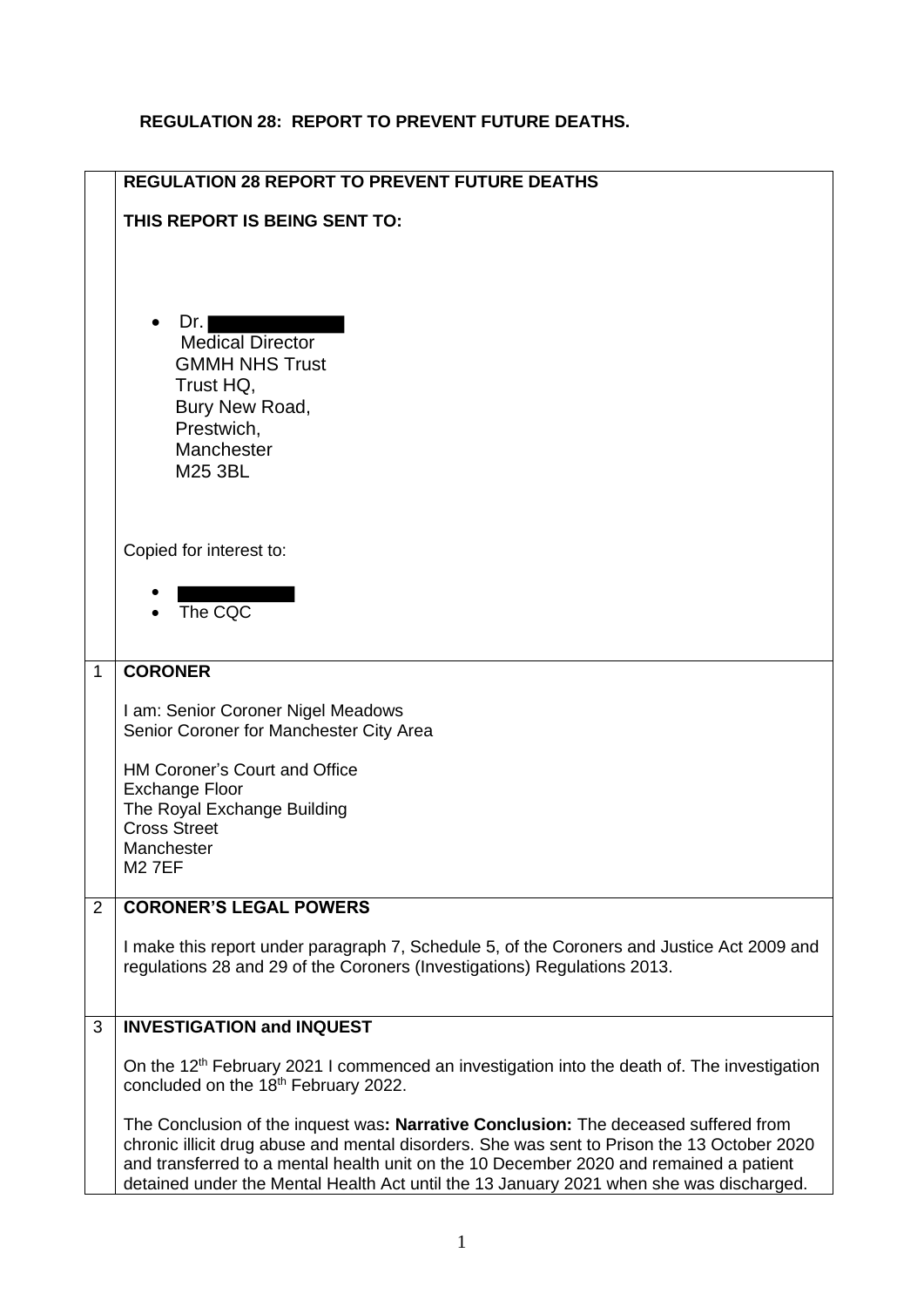|                | She was found in a state of cardiac arrest on 30 January 2021 and died in Wythenshawe<br>Hospital on the 31 January 2021. It was not possible to determine the cause of her cardiac<br>arrest.                                                                                                                                                                                                                                                                                                                                                                                                                                                                                                                                                        |
|----------------|-------------------------------------------------------------------------------------------------------------------------------------------------------------------------------------------------------------------------------------------------------------------------------------------------------------------------------------------------------------------------------------------------------------------------------------------------------------------------------------------------------------------------------------------------------------------------------------------------------------------------------------------------------------------------------------------------------------------------------------------------------|
|                |                                                                                                                                                                                                                                                                                                                                                                                                                                                                                                                                                                                                                                                                                                                                                       |
| $\overline{4}$ | <b>CIRCUMSTANCES OF THE DEATH</b>                                                                                                                                                                                                                                                                                                                                                                                                                                                                                                                                                                                                                                                                                                                     |
|                | The deceased was reported to suffer from mental illness but there was a recognised lack of<br>defined diagnostic certainty. However, she did been established history of illicit and<br>prescribed drug misuse as well as past contact with mental health services over several<br>years, homelessness, a chaotic lifestyle and being vulnerable. She had a significant forensic<br>history and had served previous custodial sentences.                                                                                                                                                                                                                                                                                                              |
|                | Following the deceased's death the GMMH NHS trust carried out a serious incident<br>investigation and identified several significant issues relating to her care and management.                                                                                                                                                                                                                                                                                                                                                                                                                                                                                                                                                                      |
|                | In July 2020 she was taken by the police to hospital as a place of safety and was expressing<br>suicidal ideation but failed to engage with an assessment and self-discharged. In September<br>2020 she was admitted to hospital and treated for heroin overdose but once again self-<br>discharged. She was convicted of an assault offence serious enough for her to be sent to<br>Prison on the 13 October 2020. Whilst in prison she was diagnosed with presenting with<br>psychotic symptoms and was prescribed several drugs including antipsychotics and<br>antidepressant medication but with either none will poor compliance.                                                                                                               |
|                | On the 10 December 2020 she was transferred to a secure psychiatric intensive care mental<br>health unit (PICU) and was diagnosed with Psychosis although she continued to make<br>threats of physical abuse to staff. She remained detained under the Mental Health Act when<br>her sentence on imprisonment finished on the 14 December 2020 and continued to be<br>treated with antipsychotic medication.                                                                                                                                                                                                                                                                                                                                          |
|                | On 12 January 2021 she was reviewed for consideration of a supported discharge by the<br>Home based Treatment Team (HBTT) it was concluded that she was not suitable for that<br>form of supported community treatment and would benefit from a further period in hospital<br>and would require a formal MHA and capacity assessment. The clinical records did not<br>demonstrate how this conclusion was reached nor why this rationale was appropriate. There<br>was an inadequate mental state examination.                                                                                                                                                                                                                                        |
|                | On 13 January 2021 she went AWOL from the ward but instead of asking her to return she<br>was discharged from the hospital despite her having no fixed abode and inconsistently<br>engaged with Community Mental Health Services over a long period of time.                                                                                                                                                                                                                                                                                                                                                                                                                                                                                          |
|                | Nonetheless, she was still discharged to the HBTT even though this was inconsistent with<br>the assessment that she was not ready for community treatment. They were were asked to<br>do a standard 72 hour/4/7 day follow up. There was no clear clinical rationale for this<br>decision or appropriate records made or apparent regard had to her chronological history or<br>correlate established facts and relevant factors. The risk assessment was inadequate. There<br>was a failure to rule out any physical causation for some of or all of her symptoms or clearly<br>document why further detention under the MHA was impracticable or legally inappropriate.<br>However, the dosage of her antipsychotic medication was being increased. |
|                | Some of the clinical records make references to her "not taking responsibility for her own<br>care" which is stigmatising and "no clear role for HBTT" but without clear clinical reasons.                                                                                                                                                                                                                                                                                                                                                                                                                                                                                                                                                            |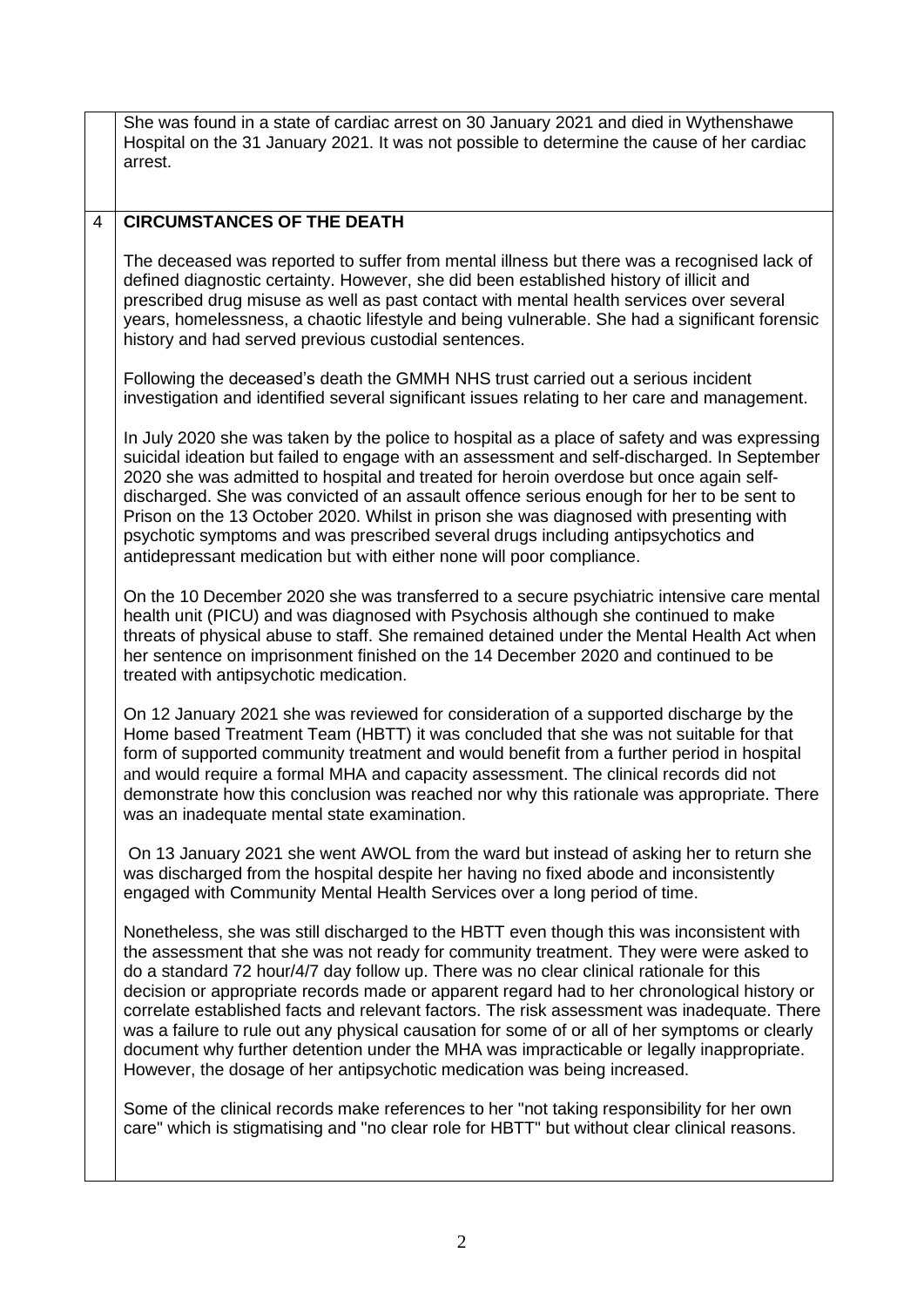|                | On he 18 and 19 January she saw a HBTT practitioner and consented to the administration<br>of her Depot medication but appeared sedated. She failed to attend 4 subsequent<br>appointments for review or administration of her Depot and indicated when contacted by<br>phone that she would no longer accept her Depot.                                                                                                                                                                                                                                                                                                                                      |
|----------------|---------------------------------------------------------------------------------------------------------------------------------------------------------------------------------------------------------------------------------------------------------------------------------------------------------------------------------------------------------------------------------------------------------------------------------------------------------------------------------------------------------------------------------------------------------------------------------------------------------------------------------------------------------------|
|                | On the 30 January 2021 she was found at<br>Broadheath, Altrincham,<br>Greater Manchester in a state of cardiac arrest. When the paramedics attended there were<br>two men present in the room who would not identify themselves and it was believed that she<br>had been moved from the sofa to the floor by one or both of the men. They said she no fixed<br>address and was a drug user and have been taking heroin and an unknown quantity of<br>pregabalin. Subsequently these men could not be identified by the police were associated<br>with extensive records of offences of drug possession, assaults, public order and affray at<br>the premises. |
|                | It could not established with any certainty how long she had been in cardiac arrest or its<br>precise cause although it was thought likely that it was drug-related. She was resuscitated<br>and taken to Wythenshawe Hospital where she was then diagnosed with a hypoxic brain<br>injury. Despite treatment her condition deteriorated, and she died on the 31 January 2021.<br>Pathologically it was not possible to determine the calls cardiac arrest.                                                                                                                                                                                                   |
| $\overline{5}$ | <b>CORONER'S CONCERNS</b>                                                                                                                                                                                                                                                                                                                                                                                                                                                                                                                                                                                                                                     |
|                | During the course of the inquest the evidence revealed matters giving rise to concern. In my<br>opinion there is a risk that future deaths will occur unless action is taken. In the<br>circumstances it is my statutory duty to report to you.                                                                                                                                                                                                                                                                                                                                                                                                               |
|                | The MATTERS OF CONCERN are as follows:                                                                                                                                                                                                                                                                                                                                                                                                                                                                                                                                                                                                                        |
|                | 1. The repeated instances of inadequate or incomplete necessary clink clinical record<br>keeping.<br>2. The decision made to discharge to community HBTT care when they had indicated<br>that the patient was not ready for supported community care and there had been no                                                                                                                                                                                                                                                                                                                                                                                    |
|                | clear clinical rationale.                                                                                                                                                                                                                                                                                                                                                                                                                                                                                                                                                                                                                                     |
|                | 3. Discharging a patient with a long forensic history and inconsistent engagement with<br>mental health services who still required administered Depot antipsychotic<br>medication and was a vulnerable adult.                                                                                                                                                                                                                                                                                                                                                                                                                                                |
|                | 4. Inadequate and incomplete risk assessments and mental state examinations.                                                                                                                                                                                                                                                                                                                                                                                                                                                                                                                                                                                  |
|                | Discharging a patient who had no appropriate fixed abode and no established<br>5.<br>community family support arrangements.                                                                                                                                                                                                                                                                                                                                                                                                                                                                                                                                   |
|                | 6. A significant failure to consider a safeguarding referral and assessment for a<br>vulnerable adult suffering from serious mental disorder.                                                                                                                                                                                                                                                                                                                                                                                                                                                                                                                 |
| 6              | <b>ACTION SHOULD BE TAKEN</b>                                                                                                                                                                                                                                                                                                                                                                                                                                                                                                                                                                                                                                 |
|                | In my opinion action should be taken to prevent future deaths and I believe you and your<br>organisation have the power to take such action.                                                                                                                                                                                                                                                                                                                                                                                                                                                                                                                  |
| $\overline{7}$ | <b>YOUR RESPONSE</b>                                                                                                                                                                                                                                                                                                                                                                                                                                                                                                                                                                                                                                          |
|                | You are under a duty to respond to this report within 56 days of the date of this report,<br>$h$ , but he 24st line 2022 I the Coronar may extend the period                                                                                                                                                                                                                                                                                                                                                                                                                                                                                                  |

namely by the 21<sup>st</sup> June 2022. I, the Coroner, may extend the period.